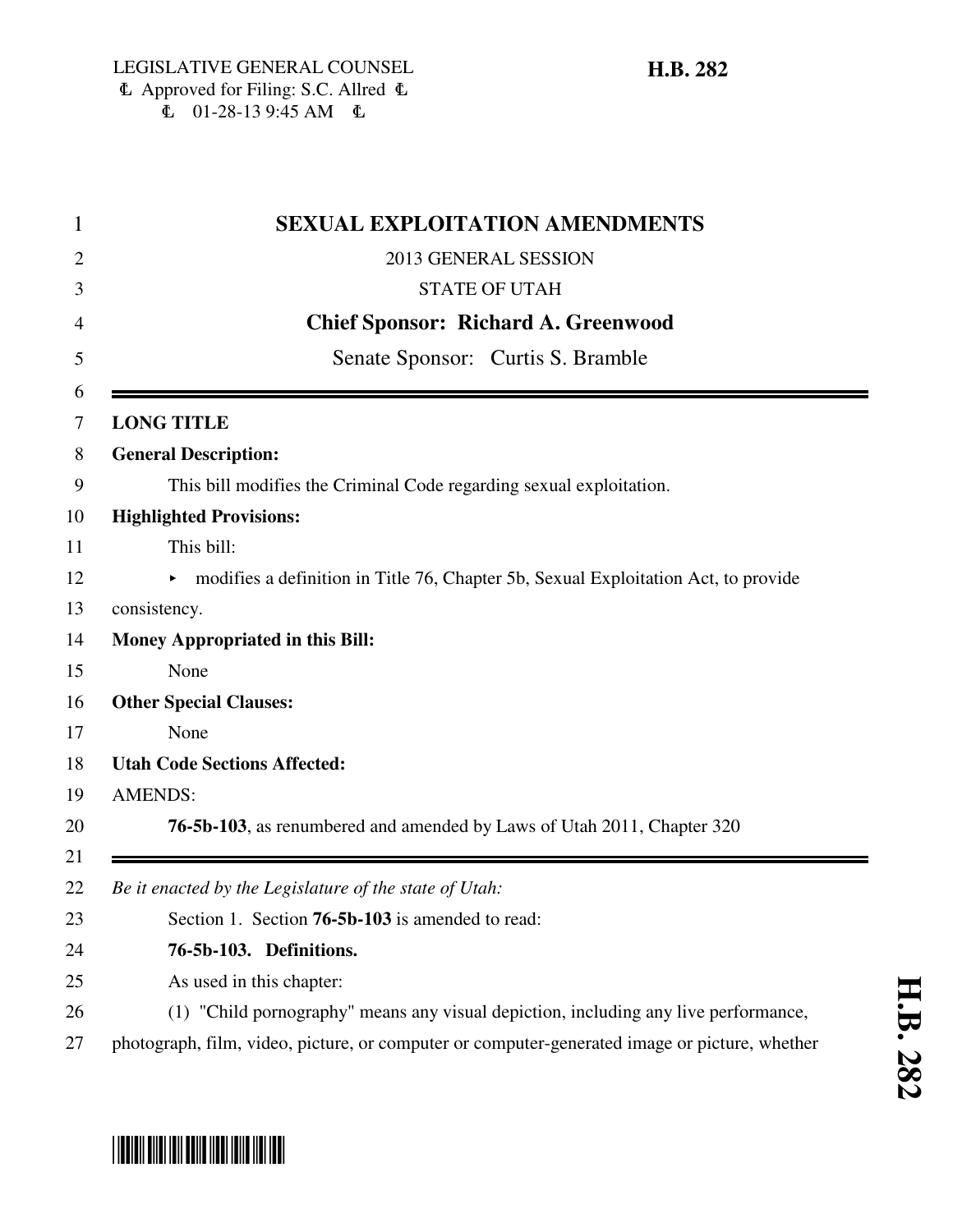| 28 | made or produced by electronic, mechanical, or other means, of sexually explicit conduct,          |
|----|----------------------------------------------------------------------------------------------------|
| 29 | where:                                                                                             |
| 30 | (a) the production of the visual depiction involves the use of a minor engaging in                 |
| 31 | sexually explicit conduct;                                                                         |
| 32 | (b) the visual depiction is of a minor engaging in sexually explicit conduct; or                   |
| 33 | (c) the visual depiction has been created, adapted, or modified to appear that an                  |
| 34 | identifiable minor is engaging in sexually explicit conduct.                                       |
| 35 | (2) "Distribute" means the selling, exhibiting, displaying, wholesaling, retailing,                |
| 36 | providing, giving, granting admission to, or otherwise transferring or presenting child            |
| 37 | pornography or vulnerable adult pornography with or without consideration.                         |
| 38 | (3) "Identifiable minor" means a person:                                                           |
| 39 | (a) (i) who was a minor at the time the visual depiction was created, adapted, or                  |
| 40 | modified; or                                                                                       |
| 41 | (ii) whose image as a minor was used in creating, adapting, or modifying the visual                |
| 42 | depiction; and                                                                                     |
| 43 | (b) who is recognizable as an actual person by the person's face, likeness, or other               |
| 44 | distinguishing characteristic, such as a birthmark, or other recognizable feature.                 |
| 45 | (4) "Identifiable vulnerable adult" means a person:                                                |
| 46 | (a) (i) who was a vulnerable adult at the time the visual depiction was created, adapted,          |
| 47 | or modified; or                                                                                    |
| 48 | (ii) whose image as a vulnerable adult was used in creating, adapting, or modifying the            |
| 49 | visual depiction; and                                                                              |
| 50 | (b) who is recognizable as an actual person by the person's face, likeness, or other               |
| 51 | distinguishing characteristic, such as a birthmark, or other recognizable feature.                 |
| 52 | (5) "Lacks capacity to consent" is as defined in Subsection $76-5-111(1)$ .                        |
| 53 | (6) "Live performance" means any act, play, dance, pantomime, song, or other activity              |
| 54 | performed by live actors in person.                                                                |
| 55 | (7) "Minor" means a person younger than 18 years of age.                                           |
| 56 | (8) "Nudity or partial nudity" means any state of dress or undress in which the human              |
| 57 | genitals, pubic region, buttocks, or the female breast, at a point below the top of the areola, is |
| 58 | less than completely and opaquely covered.                                                         |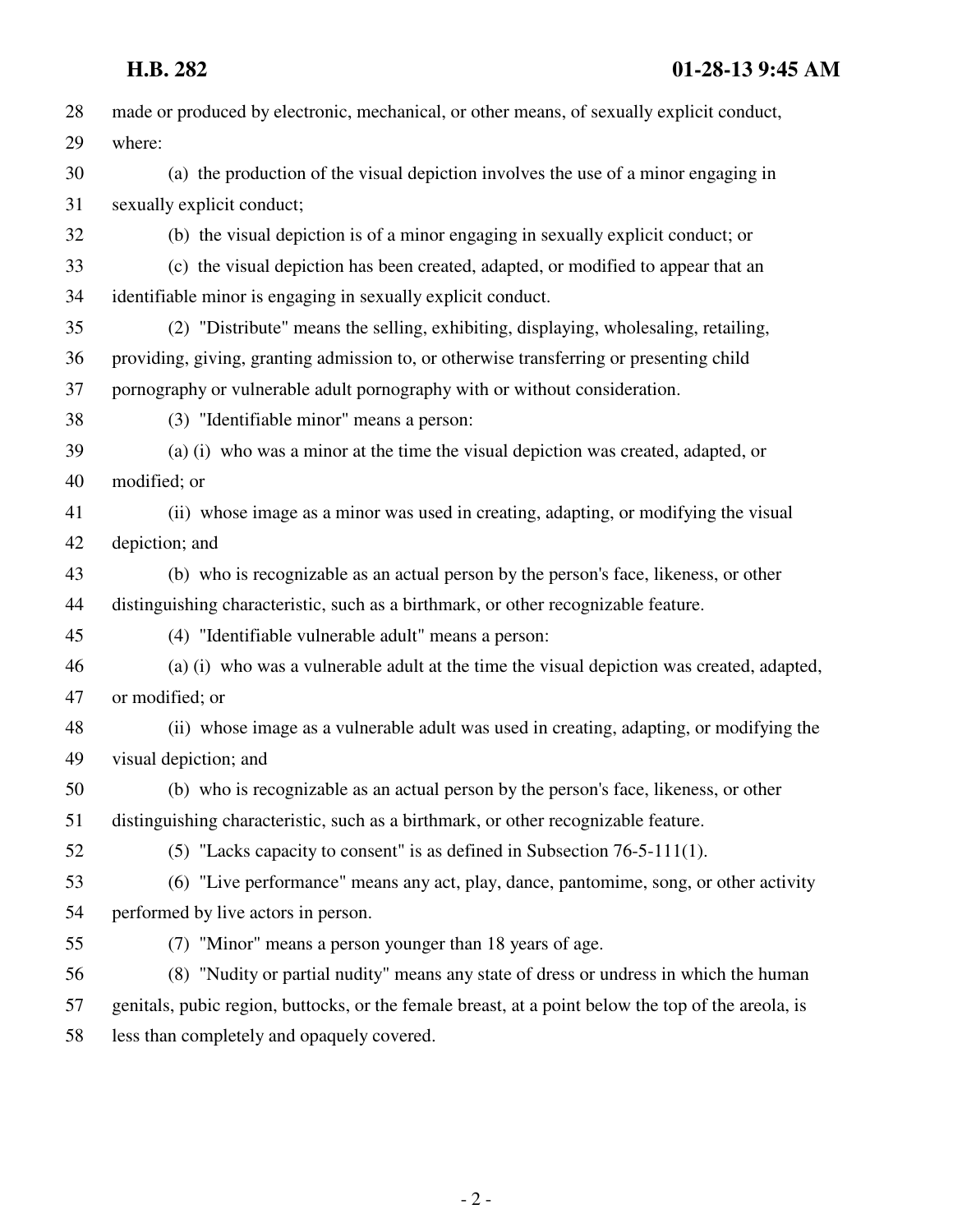## **01-28-13 9:45 AM H.B. 282**

| 59 | (9) "Produce" means:                                                                                         |
|----|--------------------------------------------------------------------------------------------------------------|
| 60 | (a) the photographing, filming, taping, directing, producing, creating, designing, or                        |
| 61 | composing of child pornography or vulnerable adult pornography; or                                           |
| 62 | (b) the securing or hiring of persons to engage in the photographing, filming, taping,                       |
| 63 | directing, producing, creating, designing, or composing of child pornography or vulnerable                   |
| 64 | adult pornography.                                                                                           |
| 65 | (10) "Sexually explicit conduct" means actual or simulated:                                                  |
| 66 | (a) sexual intercourse, including genital-genital, oral-genital, anal-genital, or oral-anal,                 |
| 67 | whether between persons of the same or opposite sex;                                                         |
| 68 | (b) masturbation;                                                                                            |
| 69 | (c) bestiality;                                                                                              |
| 70 | (d) sadistic or masochistic activities;                                                                      |
| 71 | (e) lascivious exhibition of the genitals $[\sigma r]$ , pubic $[\sigma \sigma]$ region, buttocks, or female |
| 72 | breast of any person;                                                                                        |
| 73 | (f) the visual depiction of nudity or partial nudity for the purpose of causing sexual                       |
| 74 | arousal of any person;                                                                                       |
| 75 | (g) the fondling or touching of the genitals, pubic region, buttocks, or female breast; or                   |
| 76 | (h) the explicit representation of the defecation or urination functions.                                    |
| 77 | (11) "Simulated sexually explicit conduct" means a feigned or pretended act of                               |
| 78 | sexually explicit conduct which duplicates, within the perception of an average person, the                  |
| 79 | appearance of an actual act of sexually explicit conduct.                                                    |
| 80 | $(12)$ "Vulnerable adult" is as defined in Subsection 76-5-111(1).                                           |
| 81 | (13) "Vulnerable adult pornography" means any visual depiction, including any live                           |
| 82 | performance, photograph, film, video, picture, or computer or computer-generated image or                    |
| 83 | picture, whether made or produced by electronic, mechanical, or other means, of sexually                     |
| 84 | explicit conduct, where:                                                                                     |
| 85 | (a) the production of the visual depiction involves the use of a vulnerable adult                            |
| 86 | engaging in sexually explicit conduct;                                                                       |
| 87 | (b) the visual depiction is of a vulnerable adult engaging in sexually explicit conduct;                     |
| 88 | <b>or</b>                                                                                                    |
| 89 | (c) the visual depiction has been created, adapted, or modified to appear that an                            |